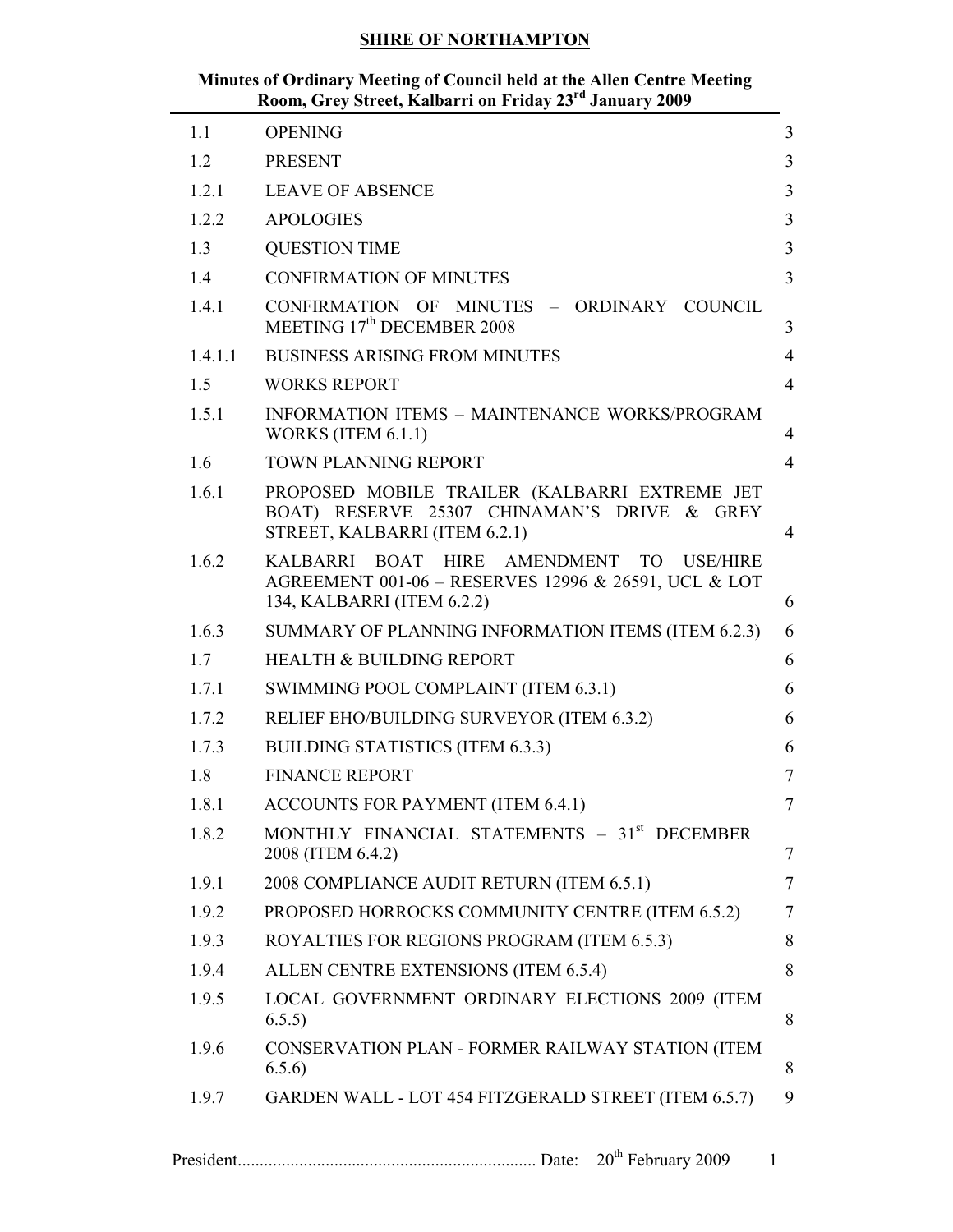|        | Minutes of Ordinary Meeting of Council held at the Allen Centre Meeting<br>Room, Grey Street, Kalbarri on Friday 23 <sup>rd</sup> January 2009 |    |
|--------|------------------------------------------------------------------------------------------------------------------------------------------------|----|
| 1.9.8  | SALE OF NORTHAMTPON CARAVAN PARK (ITEM 6.5.8)                                                                                                  | 9  |
| 1.9.9  | SIDE SHOWS ON COUNCIL LAND (ITEM 6.5.9)                                                                                                        | 9  |
| 1.9.10 | FOOD PREMISES HEALTH ORDERS (ITEM 6.5.10)                                                                                                      | 9  |
| 1.9.11 | DEDICATED ARTS & CRAFTS BUILDING - NORTHAMPTON<br>(ITERM 6.5.11)                                                                               | 10 |
| 1.9.12 | 2009<br>COASTAL<br>COUNCILS<br>COAST.<br>AUSTRALIAN<br>$\Delta \sim 10^{-10}$<br>CONFERENCE (ITEM 6.5.12)                                      | 10 |
| 1.10   | PRESIDENTS REPORT                                                                                                                              | 10 |
| 1 1 1  | <b>COUNCILLORS REPORTS</b>                                                                                                                     | 10 |
| 1 1 2  | <b>INFORMATION BULLETIN</b>                                                                                                                    | 10 |
| 1 1 3  | NEW ITEMS OF BUSINESS                                                                                                                          | 10 |
| 1.13.1 | CR ALLEN - MURCHISON RIVER FORESHORE ACCESS                                                                                                    | 10 |
| 1.14   | <b>NEXT MEETING</b>                                                                                                                            | 11 |
| 1.15   | <b>CLOSURE</b>                                                                                                                                 | 11 |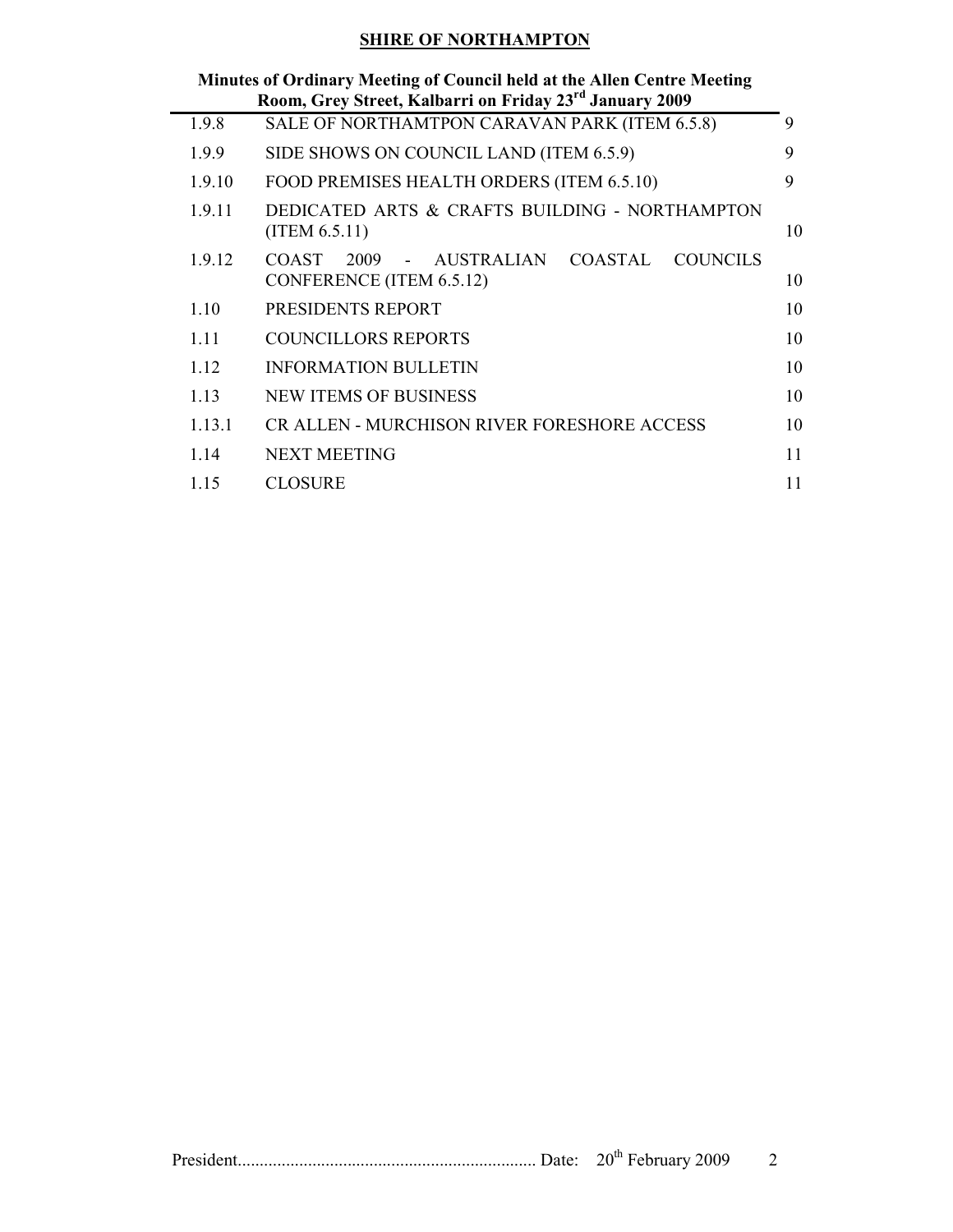### Minutes of Ordinary Meeting of Council held at the Allen Centre Meeting Room, Grey Street, Kalbarri on Friday 23<sup>rd</sup> January 2009

## 1.1 OPENING

The President thanked all members present for their attendance and declared the meeting open at 1.00pm.

### 1.2 PRESENT

| Cr G Parker                           | President                               | Northampton Ward |
|---------------------------------------|-----------------------------------------|------------------|
| Cr O Simkin                           |                                         | Northampton Ward |
| Cr E Simkin                           |                                         | Northampton Ward |
| Cr S Stock-Standen                    |                                         | Northampton Ward |
| Cr R Allen                            |                                         | Kalbarri Ward    |
| Cr A Link                             |                                         | Kalbarri Ward    |
| Cr P Gliddon                          |                                         | Kalbarri Ward    |
| Cr L Parker                           |                                         | Kalbarri Ward    |
| Mr Garry Keeffe                       | Chief Executive Officer                 |                  |
| Mrs Hayley Williams Principal Planner |                                         |                  |
| Mr Neil Broadhurst                    | Manager of Works and Technical Services |                  |

| 1.2.1 | <b>LEAVE OF ABSENCE</b>     |                  |                                      |  |  |  |
|-------|-----------------------------|------------------|--------------------------------------|--|--|--|
|       | Nil                         |                  |                                      |  |  |  |
| 1.2.2 | <b>APOLOGIES</b>            |                  |                                      |  |  |  |
|       | Cr G Wilson<br>Cr V Maskrey | Deputy President | Northampton Ward<br>Northampton Ward |  |  |  |

# 1.3 QUESTION TIME

There were members of the public present but no questions were put to the Council.

| <b>CONFIRMATION OF MINUTES</b> |  |  |  |  |  |
|--------------------------------|--|--|--|--|--|
|                                |  |  |  |  |  |
|                                |  |  |  |  |  |

1.4.1 CONFIRMATION OF MINUTES – ORDINARY COUNCIL MEETING 17<sup>th</sup> DECEMBER 2008

Moved Cr Gliddon, seconded Cr O Simkin

That the minutes of the Ordinary Meeting of Council held on the  $17<sup>th</sup>$ December 2008 be confirmed as a true and correct record subject to the following amendments:

- Minute 12.4.1.1 change the words "Kalbarri RSL" to "Kalbarri Development Association".
- Minute 12.11 Insert the word "Deputy" before the word "President".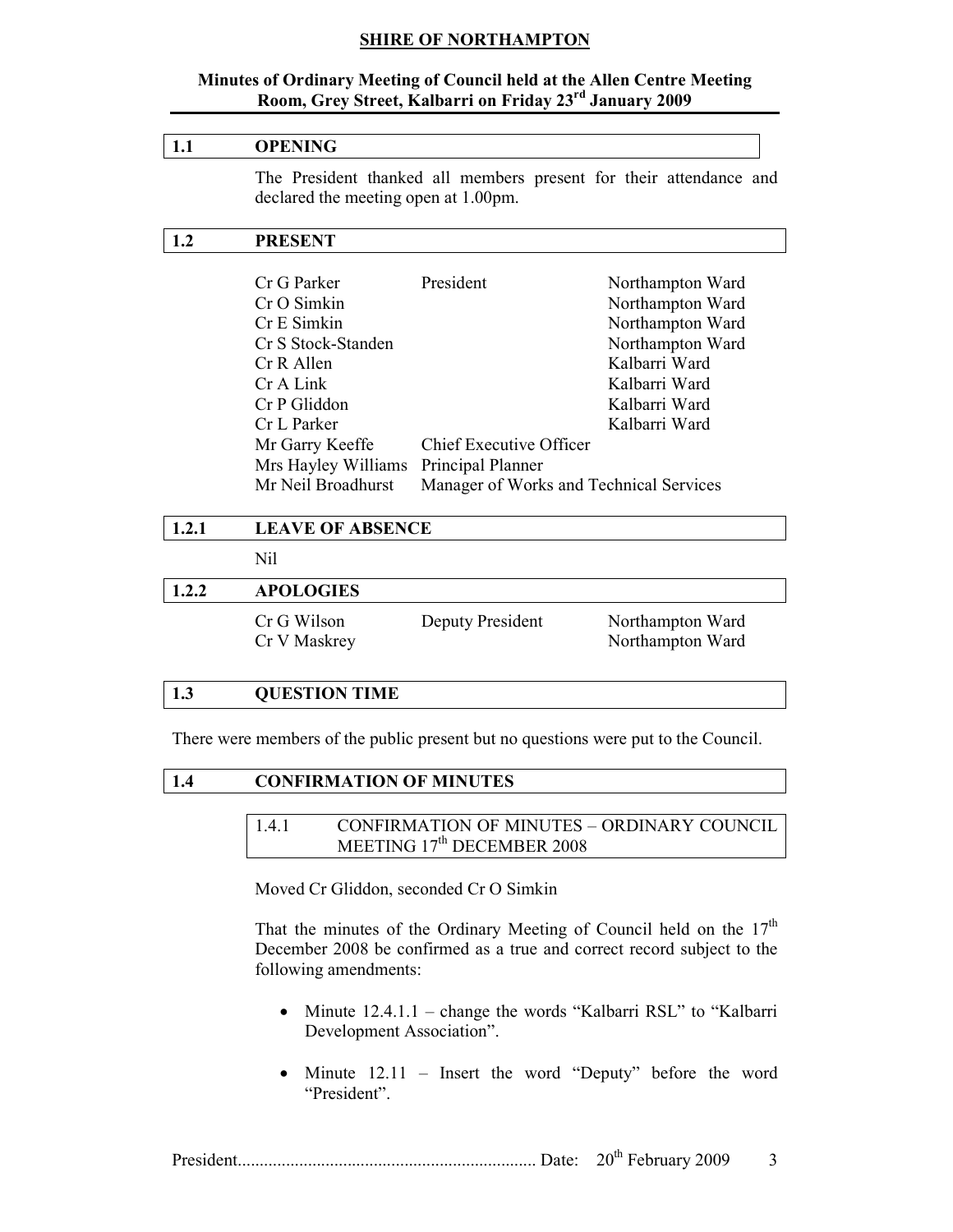### Minutes of Ordinary Meeting of Council held at the Allen Centre Meeting Room, Grey Street, Kalbarri on Friday 23rd January 2009

• Minute  $12.15$  – change the word "Northampton" to "Kalbarri".

CARRIED 9/0

## 1.4.1.1 BUSINESS ARISING FROM MINUTES

 Minute 12.10.8 – CEO advised he and Cr L Parker had met with community members and an area up stream of the boat pens has been developed as a temporary boat launching area for larger vessels and appears to be operating well.

 CEO also advised that he has corresponded to the Department for Planning and Infrastructure in regards to reallocating funds received to upgrade parking areas of existing boat launching area to develop the northern boat ramp, and also has requested Mandurah Jetty Constructions to provide a quote to relocate the existing boat launching facilities including the finger jetty.

## 1.5 WORKS REPORT

| 1.5.1 | <b>INFORMATION</b>               | <b>ITEMS</b> | $\sim$ | <b>MAINTENANCE</b> |
|-------|----------------------------------|--------------|--------|--------------------|
|       | WORKS/PROGRAM WORKS (ITEM 6.1.1) |              |        |                    |

Noted.

| 1.6 | <b>TOWN PLANNING REPORT</b> |  |  |  |                                    |  |  |  |                                                                 |  |
|-----|-----------------------------|--|--|--|------------------------------------|--|--|--|-----------------------------------------------------------------|--|
|     | 161                         |  |  |  |                                    |  |  |  | PROPOSED MOBILE TRAILER (KALBARRI EXTREME                       |  |
|     |                             |  |  |  |                                    |  |  |  | JET BOAT) RESERVE 25307 CHINAMAN'S DRIVE &                      |  |
|     |                             |  |  |  | GREY STREET, KALBARRI (ITEM 6.2.1) |  |  |  |                                                                 |  |
|     |                             |  |  |  |                                    |  |  |  | The Principal Planner also provided Council with an alternative |  |

recommendation for refusal of the application for the Council to consider.

Moved Cr L Parker, seconded Cr O Simkin

That Council adopt the officer's alternative recommendation and refuse the Planning Application for the proposed mobile trailer (Kalbarri Extreme Jet Boat Tours) on Reserve 25307, Chainmen's Drive & Grey Street, Kalbarri for the following reasons:

- 1. The Application does not include information regarding all intended safety measures associated with the proposed activity;
- 2. The Application does not include evidence of Public Liability Insurance for the proposed activity for a minimum of \$10 million;
- 3. The Application does not include adequate information regarding the appearance of the mobile trailer, shade structure and signage;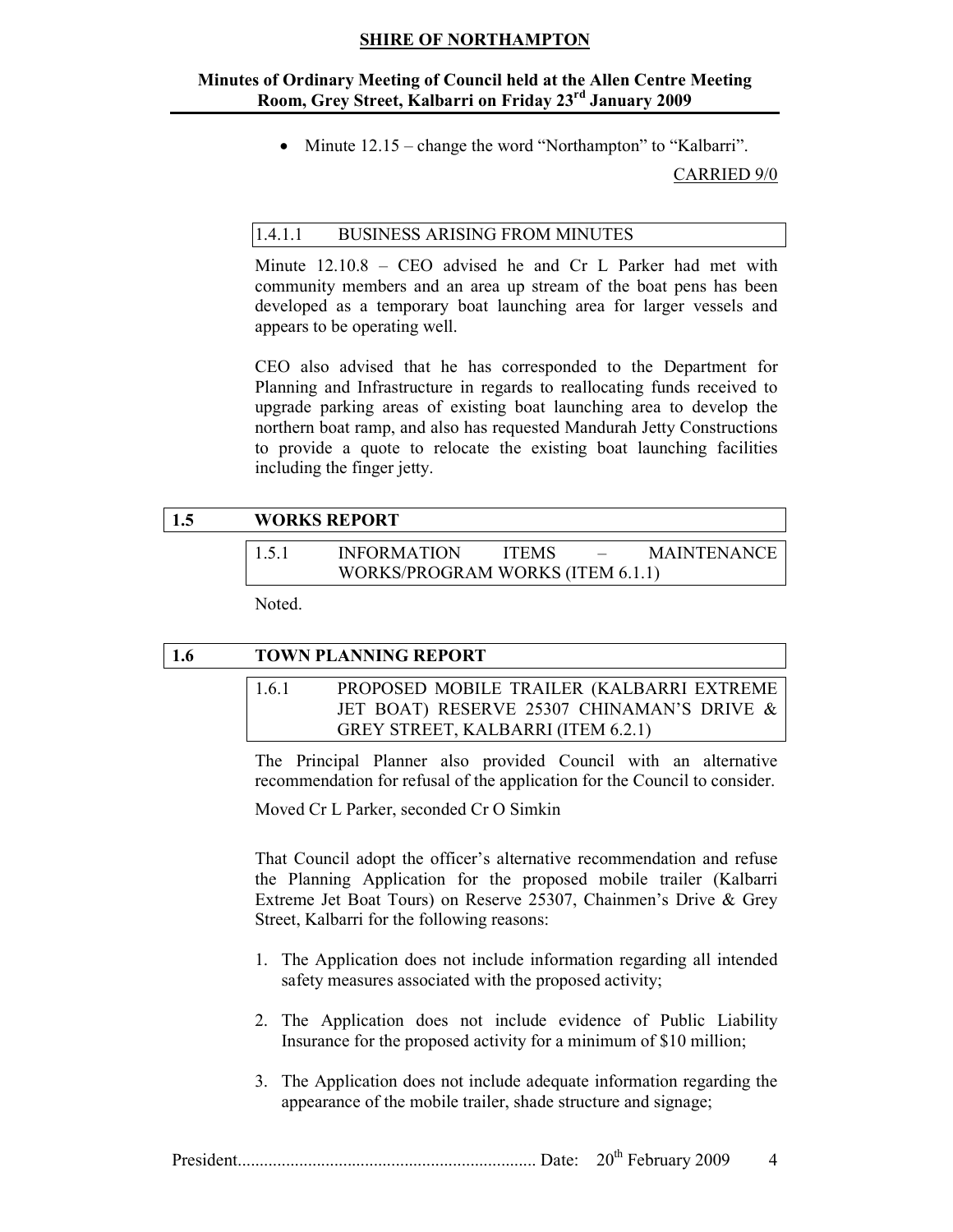### Minutes of Ordinary Meeting of Council held at the Allen Centre Meeting Room, Grey Street, Kalbarri on Friday 23rd January 2009

- 4. The proposal does not comply with Town Planning Scheme No. 9, in particular Clause 2.2 as the proposal is not considered to be in keeping with the ultimate intended purpose of the reserved land due to the commercial nature of the proposed activity;
- 5. The proposal does not comply with Town Planning Scheme no. 9, in particular, Clause 6.5.2(f) as the existing and likely future amenity of the locality and the area generally will be negatively impacted upon due to the commercial nature of the proposed activity;
- 6. The proposal does not comply with the Shire of Northampton Local Planning Policy - Commercial Recreational Tourism Activity on Crown Reserves (2008) in particular:
	- a. Clause 4.1.2 insofar as the activity is not considered to be compatible with the vesting purpose of the land and it is considered that the commercial nature of the proposal will detract from the reasonable enjoyment of the land by the public;
	- b. Clause 4.2.1 insofar that the proposal has the potential to create a danger to other users of the car parking area, obstruct traffic movement within the car park and contribute to a loss of car parking spaces. Given the high use of this car park for boat trailer parking the proposed location of the activity is not supported;
- 7. The proposal does not comply with the Kalbarri Foreshore and Coastal Management Plan (2003) in particular:
	- a. The War Memorial Car Park is contained within Precinct 'F' – Commercial Centre Foreshore. The theme for this section of foreshore is maritime facilities, commercial centre outlook and passive recreation. The proposal is not considered to be a form of passive recreation. Furthermore, the visual impact of a mobile trailer, attached shade structure and signage upon the views of the foreshore from the commercial centre will be negatively impacted.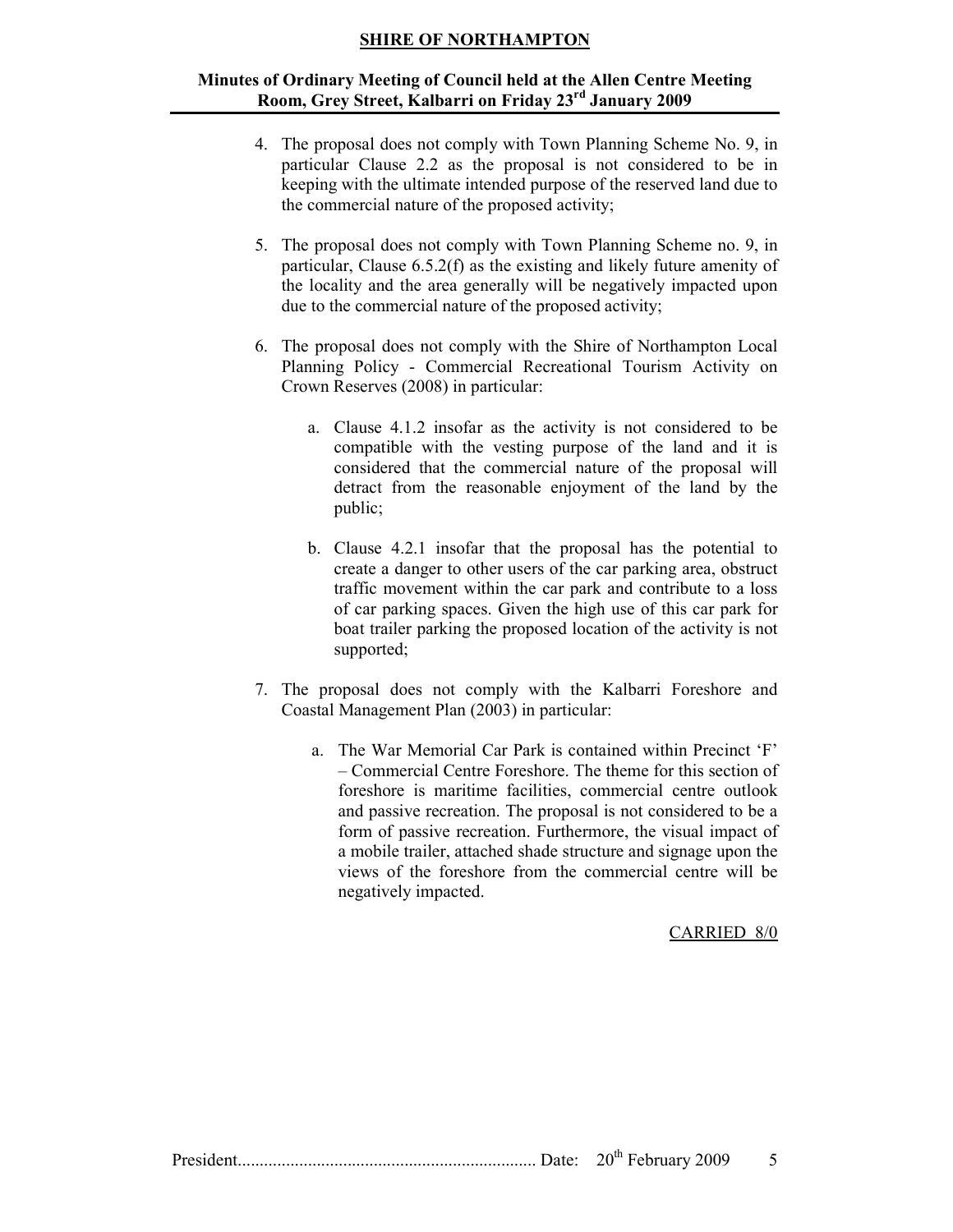## Minutes of Ordinary Meeting of Council held at the Allen Centre Meeting Room, Grey Street, Kalbarri on Friday 23rd January 2009

| 1.6.2 | KALBARRI BOAT HIRE AMENDMENT TO USE/HIRE       |
|-------|------------------------------------------------|
|       | AGREEMENT 001-06 - RESERVES 12996 & 26591, UCL |
|       | $&$ LOT 134, KALBARRI (ITEM 6.2.2)             |

Moved Cr Stock-Standen, seconded Cr Link

That Council:

- 1. Amend Use/Hire Site Agreement 001-06 to include an additional track on Reserve 12996, Ajana-Kalbarri Road, Kalbarri, as shown on the submitted plan dated 23 January, 2008 and attached to the January Town Planning Report (Attachment A5); and
- 2. Advise Kalbarri Boat Hire in writing of their obligations to comply with all Clauses of Use/Hire Site Agreement 001-06, in particular Clause 3.11 – Refuse, Clause 3.14 Interference with Other Users, Clause 3.16 First Aid and Item No. 5 and 6 of the Schedule relating to permitted areas and permitted purpose.

CARRIED 8/0

| 1.6.3 |               |  | SUMMARY OF PLANNING INFORMATION ITEMS |  |
|-------|---------------|--|---------------------------------------|--|
|       | (ITERM 6.2.3) |  |                                       |  |

Noted.

The Principal Planner, Mrs Hayley Williams and the Manager for Works and Technical Services Mr Neil Broadhurst left the meeting at 1.23 pm.

### 1.7 HEALTH & BUILDING REPORT

1.7.1 SWIMMING POOL COMPLAINT (ITEM 6.3.1)

Noted.

| RELIEF EHO/BUILDING SURVEYOR (ITEM 6.3.2)<br>1.7.2 |  |
|----------------------------------------------------|--|
|----------------------------------------------------|--|

Noted.

| 1.7.3 | BUILDING STATISTICS (ITEM 6.3.3) |  |
|-------|----------------------------------|--|
|-------|----------------------------------|--|

Noted.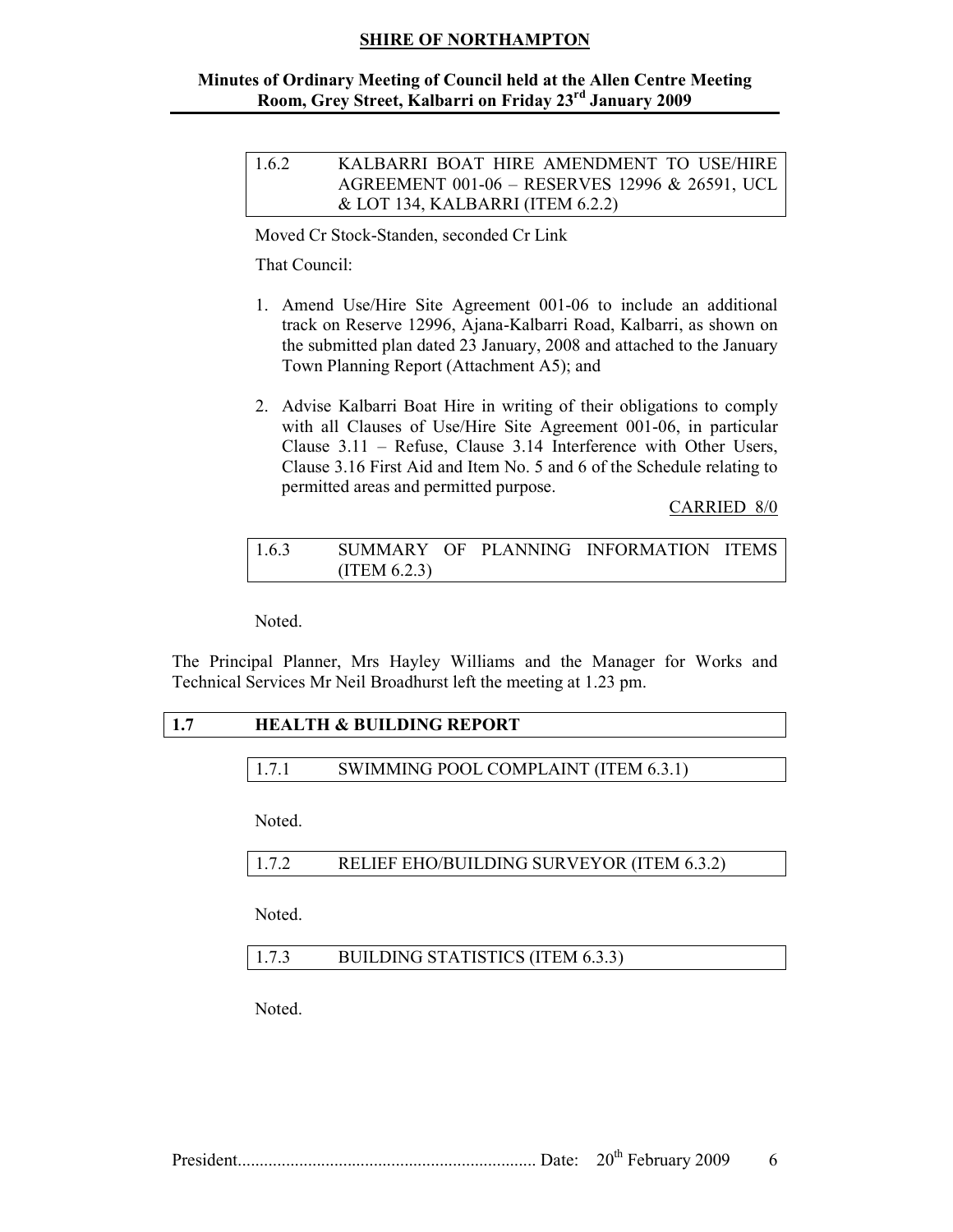### Minutes of Ordinary Meeting of Council held at the Allen Centre Meeting Room, Grey Street, Kalbarri on Friday 23rd January 2009

### 1.8 FINANCE REPORT

#### 1.8.1 ACCOUNTS FOR PAYMENT (ITEM 6.4.1)

Moved Cr O Simkin, seconded Cr E Simkin

That Municipal Fund Cheques 17701 to 17755 inclusive, totalling \$123,421.49; Municipal EFT payments numbered EFT6110 to EFT6208 inclusive totalling \$585,228.41; Trust Fund Cheque 1702 to 1704 inclusive, totalling \$722.00, be passed for payment and the items therein be declared authorised expenditure.

### CARRIED BY ABSOLUTE MAJORITY 8/0

| 1.8.2 | <b>MONTHLY</b> | FINANCIAL                         | STATEMENTS | $\sim$ $-$ | $31^{\rm st}$ |
|-------|----------------|-----------------------------------|------------|------------|---------------|
|       |                | <b>DECEMBER 2008 (ITEM 6.4.2)</b> |            |            |               |

Moved Cr L Parker, seconded Cr Link

That the Monthly Financial Statements as at  $31<sup>st</sup>$  December 2008 as presented be received.

CARRIED 8/0

#### 1.9 ADMINISTRATION AND CORPORATE REPORT

#### 1.9.1 2008 COMPLIANCE AUDIT RETURN (ITEM 6.5.1)

Moved Cr Stock-Standen, seconded Cr Gliddon

That the Statutory Compliance Return as presented be formally adopted.

#### CARRIED 8/0

### 1.9.2 PROPOSED HORROCKS COMMUNITY CENTRE (ITEM 6.5.2)

Moved Cr O Simkin, seconded Cr Link

 That Council seek a meeting with the Minister for Planning and Infrastructure in an attempt to have the proposed development exempt from the requirements of State Planning Policy 2.6 and reduce the setback for the required 98 metres from the high water mark based on the natural ground height of the area of land for the proposed facility and citing other major developments within the Geraldton, Mandurah and metropolitan areas occurring on the coast that are closer than 98 metres.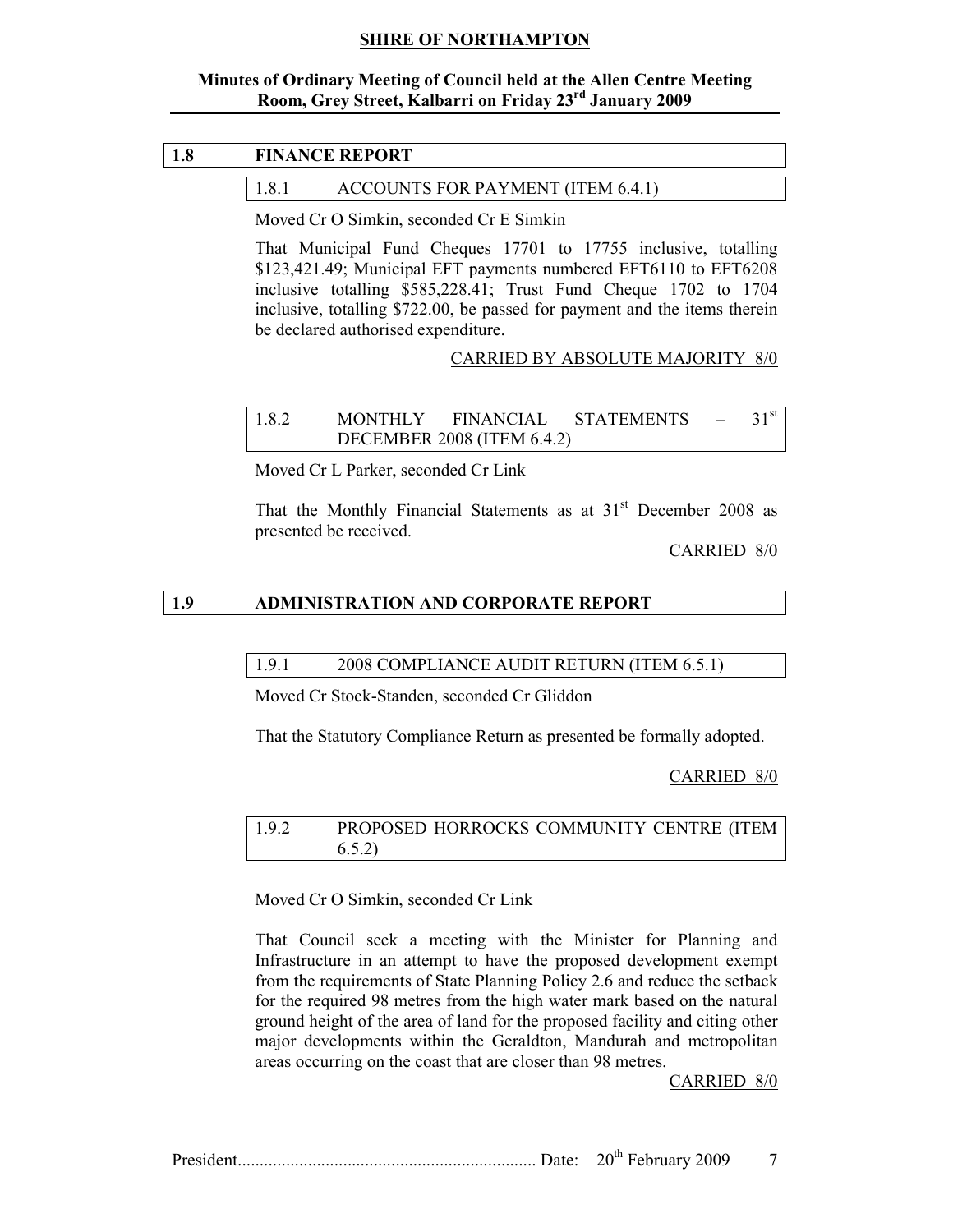### Minutes of Ordinary Meeting of Council held at the Allen Centre Meeting Room, Grey Street, Kalbarri on Friday 23rd January 2009

#### 1.9.3 ROYALTIES FOR REGIONS PROGRAM (ITEM 6.5.3)

Moved Cr Allen, seconded Cr L Parker

- 1. That Council direct the 2008/2009 Country Local Government Fund of \$824,025 to the following projects:
	- Construction of a new hall facility at Binnu.
	- Redevelopment of the Kalbarri Sports Oval.
- 2. That Council add for future projects the sealing of roads within the National Park, subject to funding from controlling/management agencies of the National park being secured.

#### CARRIED 8/0

#### 1.9.4 ALLEN CENTRE EXTENSIONS (ITEM 6.5.4)

Moved Cr Allen, seconded Cr E Simkin

 That Council not conduct an official opening for the extensions of the Allen Centre.

#### CARRIED 8/0

| 1.9.5 | LOCAL GOVERNMENT ORDINARY ELECTIONS 2009 |
|-------|------------------------------------------|
|       | (ITEM $6.5.5$ )                          |

Moved Cr Gliddon, seconded Cr O Simkin

That Council advise the WA Electoral Commission that it will not be engaging them to undertake the 2009 Local Government Election and that Council management to conduct the election.

#### CARRIED 8/0

| 1.9.6 | CONSERVATION PLAN – FORMER RAILWAY |
|-------|------------------------------------|
|       | STATION (ITEM 6.5.6)               |

Moved Cr O Simkin, seconded Cr Stock-Standen

- 1. That Council (by an absolute majority) approve the payment of the invoice submitted by Philip Griffiths Architects to the value of \$10,387.07 and this cost be declared authorised expenditure.
- 2. That Council progress with the Conservation Plan as originally approved and this expenditure also be declared authorised.

## CARRIED BY AN ABSOLUTE MAJORITY 8/0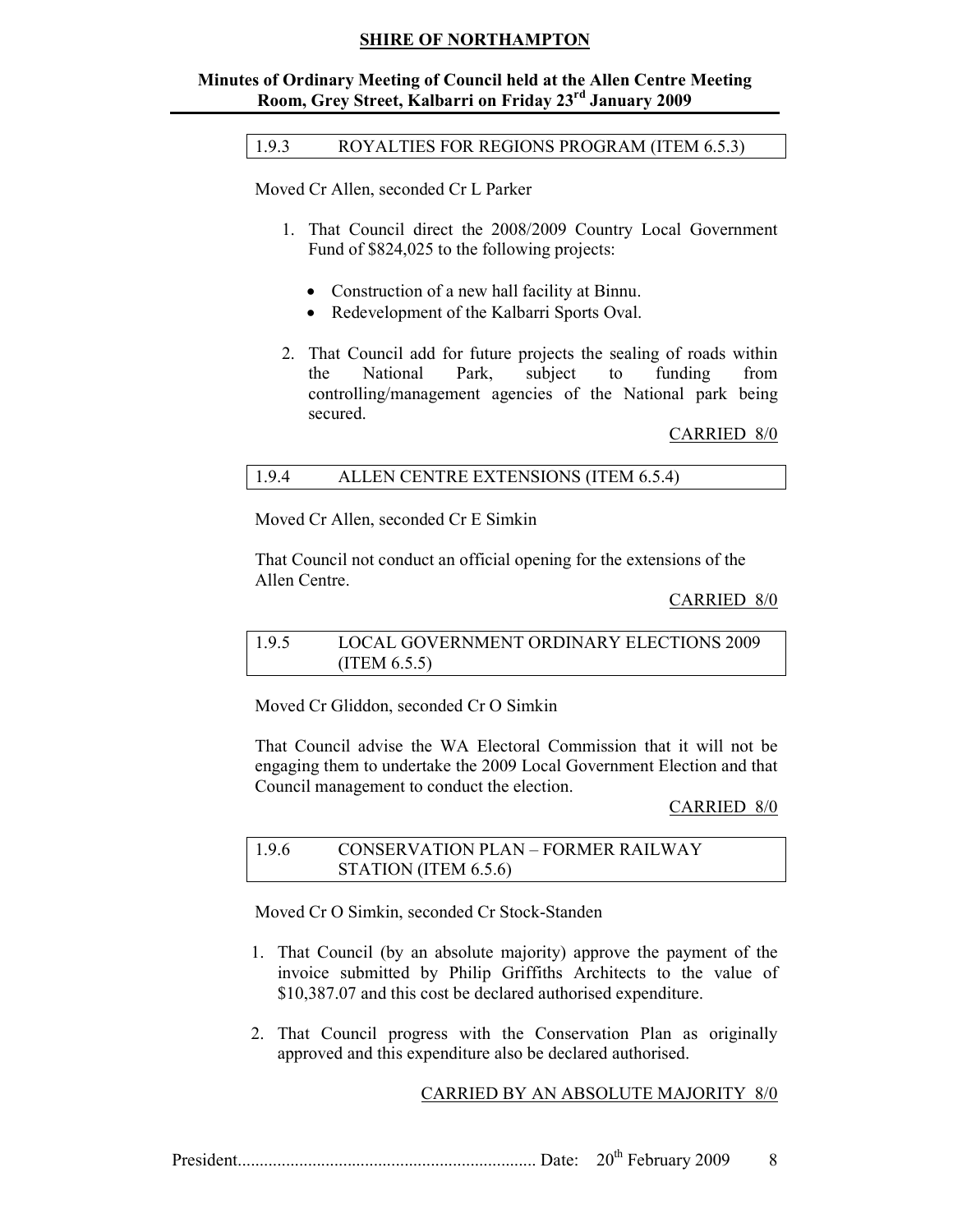### Minutes of Ordinary Meeting of Council held at the Allen Centre Meeting Room, Grey Street, Kalbarri on Friday 23rd January 2009

| 1.9.7 | GARDEN WALL - LOT 454 FITZGERALD STREET |
|-------|-----------------------------------------|
|       | (ITERM 6.5.7)                           |

 CEO declared a financial interest in this matter as the provision of the residence is part of his employment package.

Moved Cr Gliddon, seconded Cr E Simkin

 That Council approve the costs incurred for the construction of lime stone walls at Lot 454 Fitzgerald Street to the value of \$1,628.00 (inclusive of GST) and this cost be declared authorised expenditure.

#### CARRIED BY AN ABSOLUTE MAJORITY 8/0

| 1.9.8 | SALE OF NORTHAMPTON CARAVAN PARK (ITEM |
|-------|----------------------------------------|
|       | (6.5.8)                                |

Noted.

| 1.9.9 | SIDE SHOWS ON COUNCIL LAND (ITEM 6.5.9) |  |
|-------|-----------------------------------------|--|
|-------|-----------------------------------------|--|

Moved Cr Link, seconded Cr Stock-Standen

That Council amend Policy 10.2 to read the following:

It is the policy of Council that all groups/organisations that conduct fun/fair/market days etc that includes operations such as food vans, side show entertainment etc, then those operations can enter the land earlier than the eve of the event upon application to the CEO to set up on any Council controlled land and are to vacate the area immediately on the day at the conclusion of the event or the day after the event and can only operate on the day of the event unless otherwise approved by Council.

#### CARRIED 8/0

| 1.9.10<br>FOOD PREMISES HEALTH ORDERS (ITEM 6.5.10) |  |  |
|-----------------------------------------------------|--|--|
|-----------------------------------------------------|--|--|

Noted.

| 1.9.11 | DEDICATED ARTS & CRAFTS BUILDING - |
|--------|------------------------------------|
|        | NORTHAMPTON (ITEM 6.5.11)          |

Moved Cr Gliddon, seconded Cr Link

 That Councillors L Parker, Stock-Standen, O Simkin, E Simkin and Wilson meet with the Arts and Crafts Group to discuss their request as contained within their correspondence and report back to Council.

|  |  | $20th$ February 2009 |  |  |
|--|--|----------------------|--|--|
|--|--|----------------------|--|--|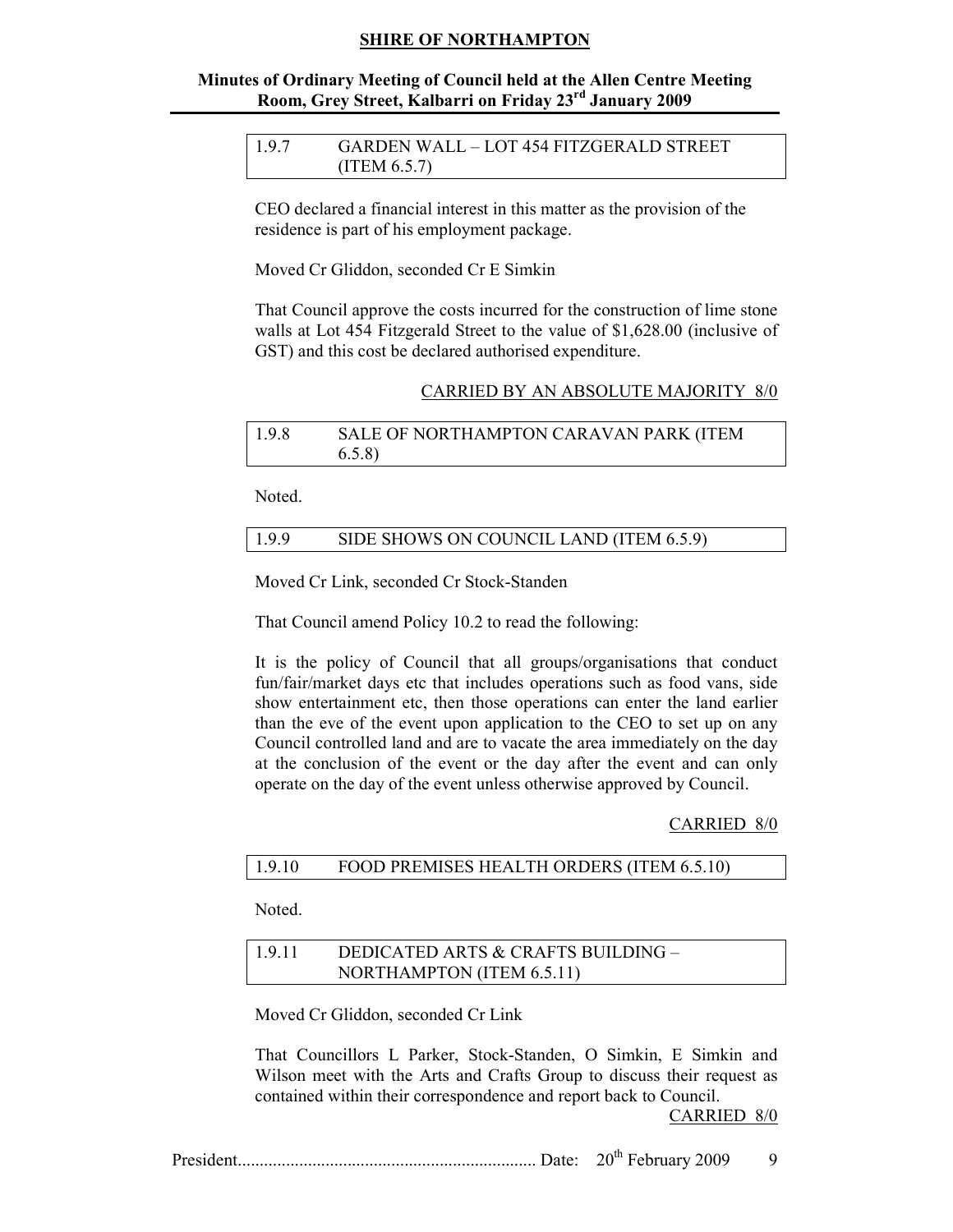### Minutes of Ordinary Meeting of Council held at the Allen Centre Meeting Room, Grey Street, Kalbarri on Friday 23rd January 2009

1.9.12 COAST 2009 – AUSTRALIAN COASTAL COUNCILS CONFERENCE (ITEM 6.5.11)

Noted.

#### 1.10 PRESIDENTS REPORT

No report provided.

#### 1.11 COUNCILLORS REPORTS

No reports from Councillors.

#### 1.12 INFORMATION BULLETIN

Nil

#### 1.13 NEW ITEMS OF BUSINESS

### 1.13.1 CR ALLEN - MURCHISON RIVER FORESHORE ACCESS

Cr Allen inquired if Council could determine the banning of vehicle access along the river foreshore from the entrance in line with Auger Street and encompassing the area from that access to the boat hire area with the northern section to remain open for vehicle access and dog exercise.

Moved Cr Allen, seconded Cr Link

That Council ban vehicle access along the Murchison River foreshore from the entrance in line with Auger Street and encompassing the area south from that access to the boat hire area with the northern section to remain open for vehicle access and dog exercise.

Staff to arrange for the installation of appropriate signage and Council rangers be instructed to police this area accordingly.